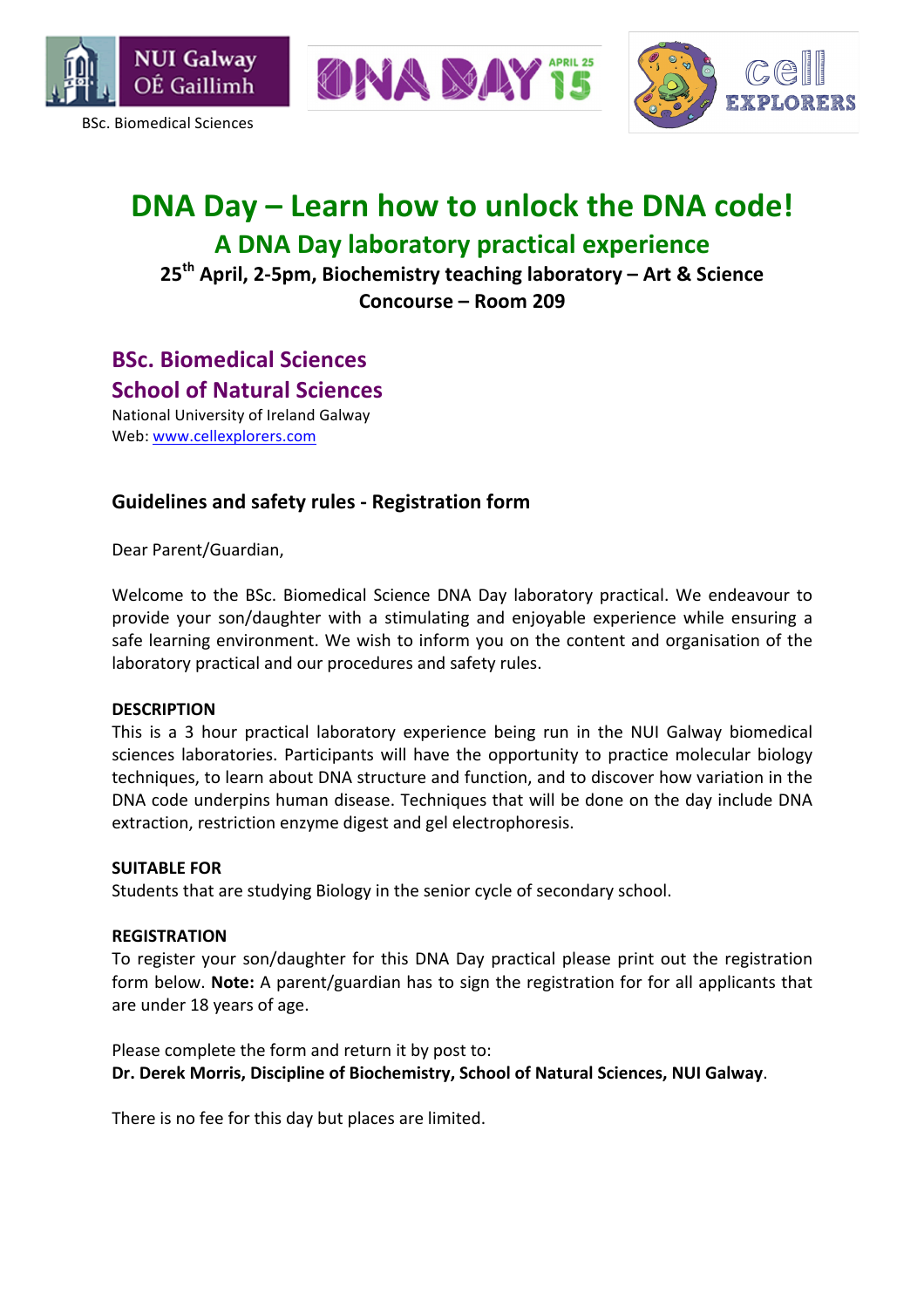







#### **SAFETY**

Protecting the personal safety of all participants during this laboratory practical is of highest importance to us. Compliance with all safety instructions is mandatory. We adhere to NUI Galway's Child Protection Policy and teaching staff are Garda vetted.

#### **MEDICAL CONDITIONS / REQUIREMENTS**

Please inform us of any medical conditions, allergies or special requirements your son/daughter may have.

#### **PHOTOGRAPHS**

Photographs will be taken during the practical for promotional purposes. Please let us know if you do not wish pictures to be taken of your son/daughter.

#### **CONDUCT**

- We operate on a no-mobile-phone-in-class policy basis.
- Parent/Guardian must be contactable during the duration of the practical and available in the event of any emergency.
- Please contact us if you have reserved a space but will not be attending so that we can give this space to someone else.